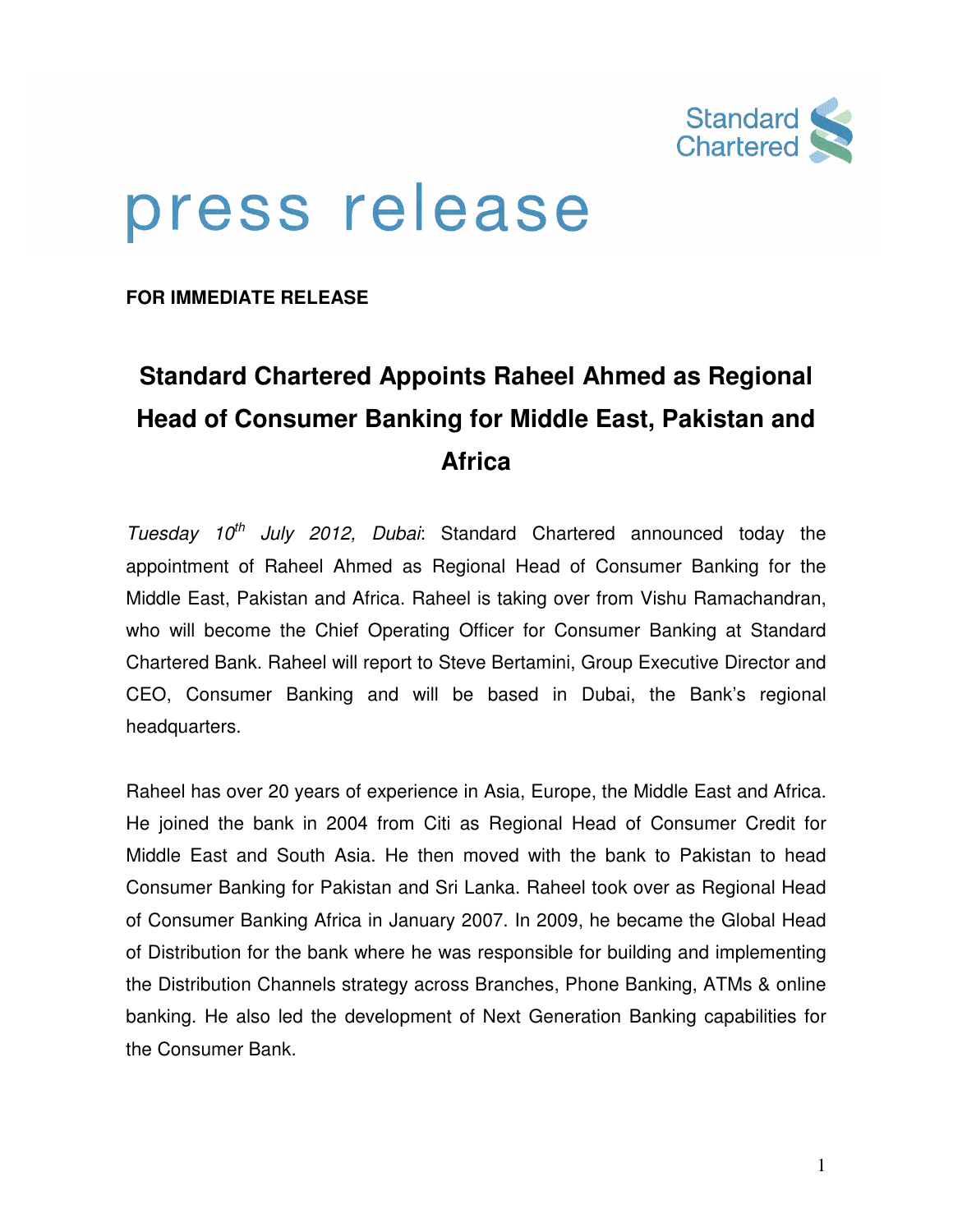Standard Chartered has the largest distribution network among international banks in the UAE with 11 branches, four Electronic Banking units and more than 130 ATMs and CDMs.

-Ends-

For further information about Standard Chartered, please contact:

**Lauren Callie Head of Business Communications for Africa Mobile: +27 (0)82 894 5581 Lauren.Callie@sc.com**

#### **Note to editors:**

#### **Standard Chartered – leading the way in Asia, Africa and the Middle East**

Standard Chartered PLC is a leading international bank, listed on the London, Hong Kong and Mumbai stock exchanges. It has operated for over 150 years in some of the world's most dynamic markets and earns around 90 per cent of its income and profits in Asia, Africa and the Middle East. This geographic focus and commitment to developing deep relationships with clients and customers has driven the Bank's growth in recent years.

With 1,700 offices in 70 markets, Standard Chartered offers exciting and challenging international career opportunities for more than 87,000 staff. It is committed to building a sustainable business over the long term and is trusted worldwide for upholding high standards of corporate governance, social responsibility, environmental protection and employee diversity. The Bank's heritage and values are expressed in its brand promise, 'Here for good'.

**Standard Chartered has operated in Africa** for over 150 years and the region remains a core part of the Bank's Group Strategic Intent. Standard Chartered Bank has over 160 branches in 16 African countries and over 7,000 staff. Standard Chartered Africa is a highly respected, well established "household name", with deep-rooted local knowledge and experience. The Bank also has a unique international footprint which enables it to facilitate the growth of international trade corridors between Africa and the rest of the world. With a world-class suite of products, services, distribution channels and systems, the Bank provides customers with increasingly sophisticated and pioneering banking services – unrivalled in Africa

### **Standard Chartered Bank in Kenya**

Standard Chartered Bank Kenya Limited was established in 1911 with the first branch opened in Mombasa Treasury Square.

Today, 101 years later, Standard Chartered Bank is one of the leading Banks in Kenya, with an excellent franchise. It has a total of 34 branches spread across the country, 84 automated teller machines (ATMs) and 1,700 employees.

Standard Chartered Bank Kenya Limited has local shareholders of about 26%, comprising about 34,000 Kenyans. It has remained a public quoted company on the Nairobi Securities Exchange since 1989.

Our capital, deposit base, and lending portfolio is reported in Kenya Shillings, and we offer a variety of local and foreign currency accounts, both deposit and loan, to our customers. We are also one of the leading lenders to the Kenyan agricultural sector.